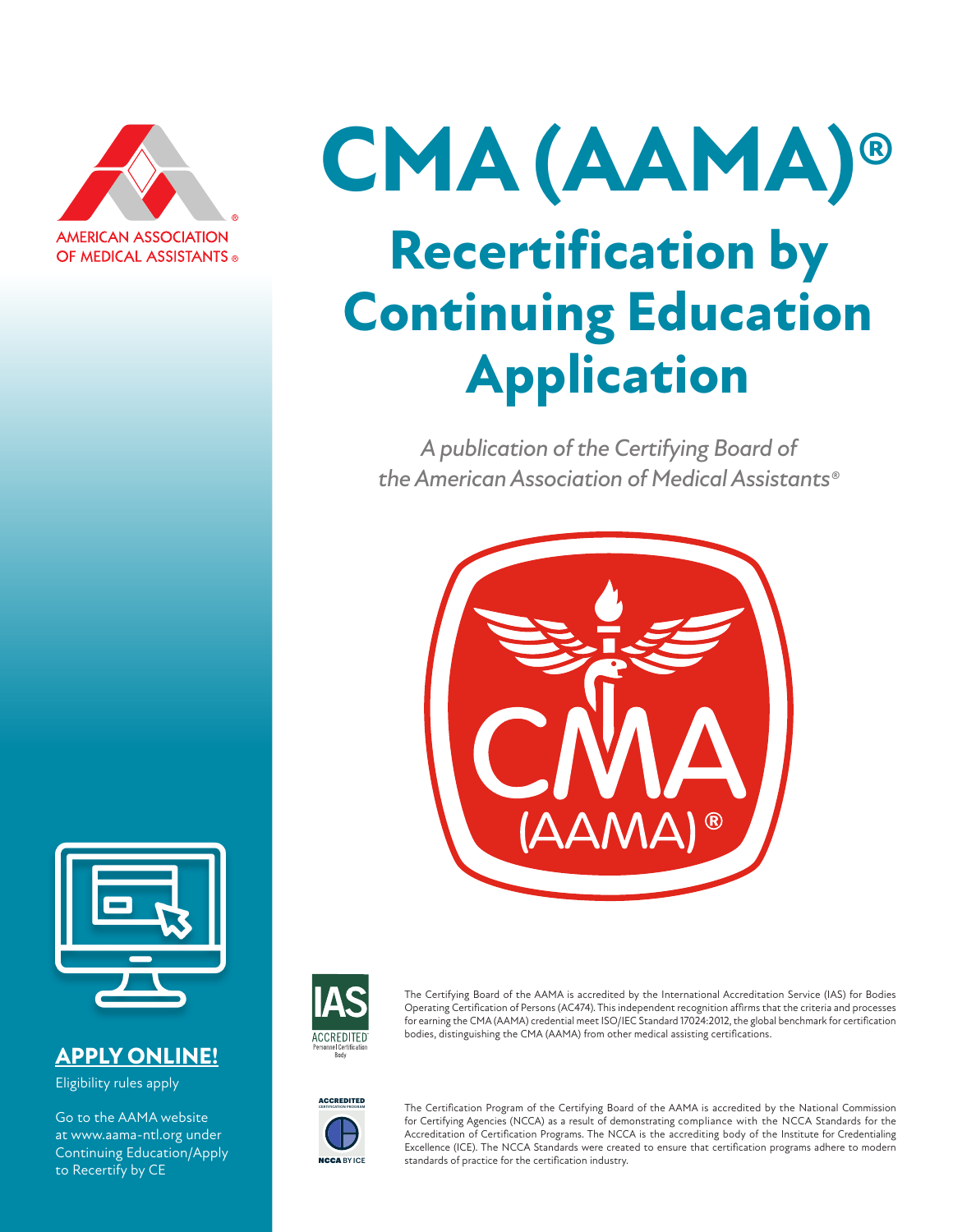

## **CMA (AAMA)® Recertification by Continuing Education Application**

*A publication of the Certifying Board of the American Association of Medical Assistants®*

**Questions? Call the AAMA Recertification/Continuing Education Department at 800/ACT-AAMA or 800/228-2262.**

*The Certifying Board (CB) of the AAMA does not discriminate among applicants on the basis of age, sex, race, religion, or national origin. The CB's policies and fees are subject to change without notice.*

#### **Recertification of the CMA (AAMA)® Credential**

The CMA (AAMA)® designates a medical assistant who is credentialed through the Certifying Board (CB) of the American Association of Medical Assistants. The CMA (AAMA) credential must be recertified every 60 months to better ensure current competency and knowledge, and thus better protect patients. All CMAs (AAMA) employed or seeking employment must have current certified status to use the CMA (AAMA) credential. Failure to recertify will result in an *expired* status.

#### **CMA (AAMA) Expiration and Recertification Dates**

For recertificants by continuing education, the recertification date will be the first day of the month of the application postmark. All newly certified and recertifying CMAs (AAMA) will be current through the end of the calendar month of initial certification or most recent recertification for 60 months after initial certification or most recent recertification.

Those who recertify **on and after June 1, 2021,** will receive a digital badge instead of a paper certificate. CMAs (AAMA) may print wallet cards via their BadgeCert account. Digital badging is cutting-edge technology that allows CMAs (AAMA) to securely—and quickly—share their credential across the web, on resumes, in email signatures, and via social media outlets to celebrate and validate their achievement.

#### **Renewal of Expired Credentials**

Any CMA (AAMA) not recertifying on or before the expiration date of their credential will be considered as having an expired credential and will be required to pay a \$50 reactivation fee in addition to the recertification fee in order to recertify. This applies to recertification by continuing education or exam.

Any CMA (AAMA) whose credential has been expired for more than three months forfeits the right to reactivate the credential by continuing education and must sit for the CMA (AAMA) Certification Exam. Payment of a \$50 reactivation fee plus the recertification by exam will be required.

#### **Required Recertification Points**

A total of 60 recertification points is necessary to recertify the CMA (AAMA) credential. A minimum of 10 points is required in each of the general, administrative, and clinical content areas. (See "Accepted Areas of Content.") The remaining 30 points may be accumulated in any of the three content areas.

- 10 administrative
- 10 clinical
- 10 general
- 30 points from any combination of the above three categories

**AAMA CEU credit minimum:** At least 30 of the required 60 recertification points must be accumulated from AAMA approved continuing education units (CEUs). If desired, all 60 points may be AAMA CEUs.

**Non-AAMA credit maximum:** A maximum of 30 recertification points may be accumulated from sources other than AAMA CEUs (e.g., college or university credit, physician CME credits, and contact hours).

- AAMA CEU credits: 30-point requirement
- Non-AAMA credits: 30-point maximum

**Minimum program length:** A minimum of one contact hour is required to earn one point toward recertifying the CMA (AAMA) credential. A contact hour is defined as a typical 50-minute classroom instructional session, or its equivalent.



#### **Recertify Online!**

Applicants who accumulate all 60 points in the required content areas through AAMA CEUs may apply online at www.aama-ntl.org under Continuing Education/ Apply to Recertify by CE.

*Your online recertification status will be updated immediately. If problems need to be rectified, processing may take up to 30 days.*

**Time limits for recertification points:** Points toward recertification are valid only if earned after initial certification or after the most recent recertification. In addition, credits must be earned in the 60 months prior to the month in which the application is submitted.

#### **Converting to Recertification Points**

- 1 continuing education unit (CEU) = 1 recertification point
- 1.5 continuing education units = 1.5 recertification points
- 1 continuing medical education (CME) credit = 1 recertification point
- 1 contact hour = 1 recertification point
- 1 college credit hour (quarter or semester) = 15 recertification points

#### **Multicategory Course Credit**

Some AAMA programs cover content in more than one category. If a program is listed for 2 credits, the applicant may split the points between the categories (e.g., 1 clinical and 1 general) or assign 2 points to either category.

#### **Accepted Areas of Content**

Credits will be accepted only if they relate to topics and competencies listed on the *Content Outline for the CMA (AAMA) Certifcation Exam,* the *Occupational Analysis of Medical Assistants,* or the *Advanced Educational Topics for Medical Assisting.*

- The applicant is responsible for using these documents to determine the correct content area for each point.
- If a continuing education program covers more than one content area, points should be assigned based on the length of time devoted to each area.
- Medical assisting educators must apply credits earned from programs designed to enhance teaching skills (e.g., curriculum development and methods) to the general category. Points are not granted for teaching courses for academic credit.
- CPR is no longer a requirement for CMA (AAMA) recertification by continuing education applications. However, two-year CPR cards issued within the applicant's recertification period will be counted for four clinical AAMA recertification points. Up to three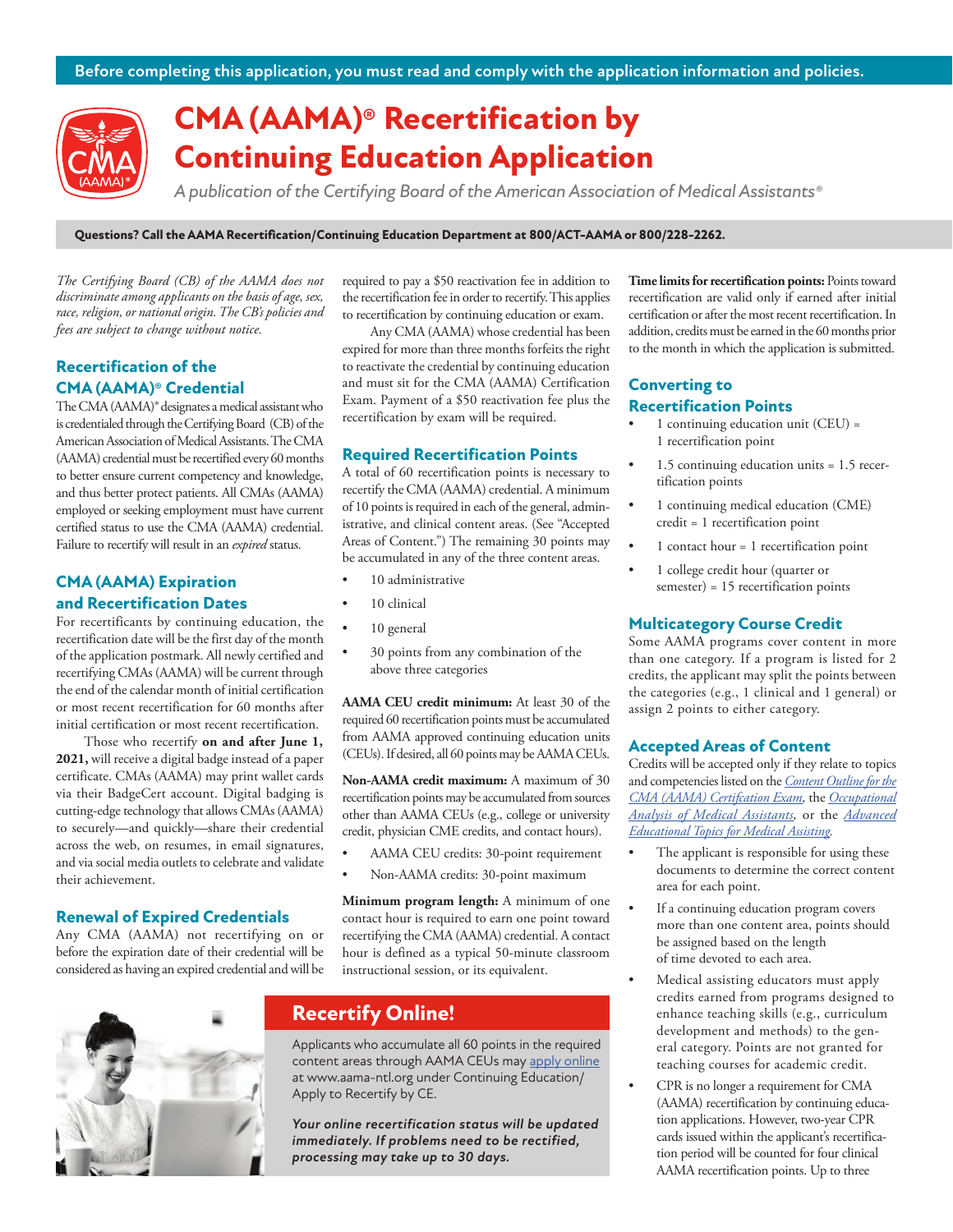two-year CPR cards may be submitted for a total of 12 CEUs. Applicants may submit a copy of the front and back of the card(s). Do not send originals.

#### **Authorship and Item Writing**

See *Authorship and Item Writing Recertification Points* for policies on earning recertification points for authorship and CMA (AAMA) Exam item writing.

#### **How to Document Recertification Points**

Applicants must record recertification points on the Recertification by Continuing Education Verification for Mail-In Application form included in this application. Complete the form according to the instructions and attach the required documentation.

**Required documentation for AAMA CEUs.** The applicant's AAMA Registry Transcript must accompany the application.

#### **Required documentation for non-AAMA recertification points.** Official documentation issued by the sponsor granting the credit must be attached to the application, and should include the following:

- 1) Date credit was earned
- 2) Name of sponsor issuing credit
- 3) A course description or content outline for each educational activity
- 4) Amount and type of credit awarded (e.g., CEU, CME, contact hour, or college credit)
- 5) A certificate of completion or attendance for each activity bearing the number of contact hours awarded

**Do not send originals.** Documentation submitted will not be returned to the applicant. Documentation submitted separately from the application and payment will not be reviewed and will not be returned.

#### **Incomplete Applications**

Incomplete or incorrect applications or failure to document proof of each activity will result in failure to recertify. Applicants who submit incomplete applications or fail to provide adequate documentation will be allowed 60 days from issuance of notice to resolve the outstanding issue(s). This additional time does not extend the 60-month certification period. If all documents are not submitted within the 60-day period, the applicant must reapply and pay all fees.

#### **Applications Submitted Early**

Recertification by Continuing Education applications received up to six months prior to a recertification date will be processed immediately and a

new recertification expiration date will be assigned if an affidavit is received or if the option for early recertification is checked on the application. Applications received prior to the six months preceding a recertification expiration date will be returned unless early recertification is selected. Applicants are advised to check the "My Certification Information" page of the AAMA website (www.aama-ntl.org) or by calling the AAMA to verify their expiration date prior to applying for recertification.

#### **Processing Period**

#### **• All AAMA CEUs**

Recertify and update your status *instantly* online or by phone by completing all 60 CEUs in the required content areas through AAMA CEUs.

#### **• Non-AAMA CEUs**

*Regular:* Mail your completed application to the AAMA or upload your non-AAMA CEUs documentation online under Continuing Education/Apply to Recertify by CE. Review of recertification applications can take up to 30 days. If all criteria are met, recertification is granted.

*Expedited online:* To expedite processing with non-AAMA CEUs, apply online under Continuing Education/Apply to Recertify by CE and upload your non-AAMA CEUs documentation along with an additional \$30 processing fee. Your application will be reviewed within five to seven business days. If all criteria are met, recertification is granted.

*If problems need to be rectified, processing may take up to 30 days.*

#### **Membership Status**

AAMA membership should not be confused with certification. A CMA (AAMA) need not be a member of the AAMA, nor currently employed, in order to recertify.

#### **Release Policies**

Certification status is a matter of public record and may be released. Whether an individual is a CMA (AAMA), and whether a CMA (AAMA) is current, is of public record and can be divulged upon inquiry. The following information is *not* of public record and cannot be divulged without the written permission of the CMA (AAMA):

#### **Felonies/Professional Misconduct: Requesting a Waiver to Recertify**

Generally, individuals who have been found guilty of a felony, pleaded guilty to a felony or had a professional license, registration, or certification denied, revoked, suspended, or subjected to probationary conditions by a regulatory authority or certification board are not eligible for the CMA (AAMA) Exam. However, the Certifying Board may grant a waiver based upon mitigating circumstances. If you wish to request that the Certifying Board permit you to take the exam, you must submit a Request for Waiver Form (available at www.aama-ntl.org) and written evidence, such as the following, that demonstrates you should not be prevented from recertifying your CMA (AAMA) credential.

- 1. A written explanation of the events regarding the incident(s), including your age at the time of the incident(s)
- 2. Copies of official documentation related to the incident(s), such as police reports and court documents
- 3. Any additional information regarding remedial measures imposed by the court
- 4. Documentation of a waiver granted after the incident(s) by a government agency or other entity
- 5. At least two written employer/character references
- 6. The length of time since the felony was committed

*See the Request for Waiver Form (available at www.aama-ntl.org) for important details.*

- Certification date
- Certification number
- Categories qualified under
- Number of recertifications
- Number of activities listed in the continuing education registry
- Personal information, such as contact information, except as indicated in the Applicant Agreement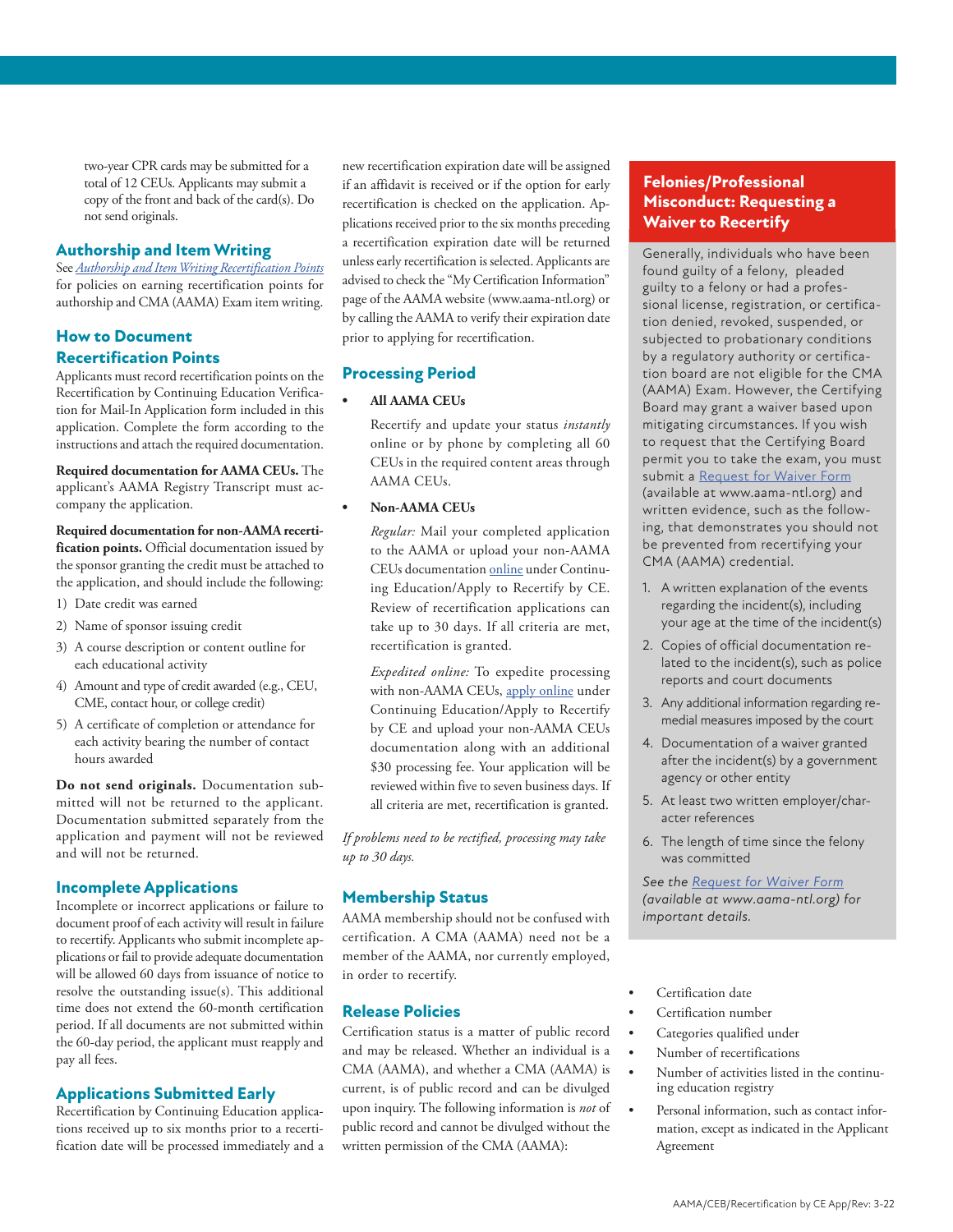| 30.5                     | $\overline{5}$             | 14.5                  | 23              | 37                          | Total points in each column (5-9):                                                                                                                                                         | (If using more than one page, copy the cumulative total for each column (5–9) to the top of the next page.) |                                                                   |                     |
|--------------------------|----------------------------|-----------------------|-----------------|-----------------------------|--------------------------------------------------------------------------------------------------------------------------------------------------------------------------------------------|-------------------------------------------------------------------------------------------------------------|-------------------------------------------------------------------|---------------------|
|                          |                            |                       |                 |                             |                                                                                                                                                                                            |                                                                                                             |                                                                   |                     |
|                          |                            |                       |                 |                             |                                                                                                                                                                                            |                                                                                                             |                                                                   |                     |
| 4                        |                            |                       |                 | 4                           | 4 CEUs                                                                                                                                                                                     | Professionals<br>Basic Life Support (BLS) for Health Care                                                   | American Heart Association                                        | 2/21/19             |
|                          | ${}^{\circ}$               |                       | ${}^{\circ}$    |                             | $\infty$<br><b>CEUs</b>                                                                                                                                                                    | Personnel Management                                                                                        | Administrative Seminars Inc                                       | 81/6/8              |
| 7.5                      |                            | 7.5                   | 15              |                             | 1 Credit Hr.                                                                                                                                                                               | AIDS Awareness                                                                                              | U. of South Carolina                                              | 81/17/9             |
| $\overline{\phantom{0}}$ | $\overline{\phantom{0}}$   | $\sim$                |                 | 4                           | 4<br>CEUs                                                                                                                                                                                  | Child Abuse                                                                                                 | South Carolina Society of Medical Assistants                      | 4/24/18             |
| $\overline{\phantom{0}}$ |                            |                       |                 | $\overline{\phantom{0}}$    | I CEU                                                                                                                                                                                      | Hepatitis In-service                                                                                        | Tri-City Chapter of Medical Assistants                            | 8119118             |
| $\overline{5}$           |                            |                       |                 | 15                          | 15 CEUs                                                                                                                                                                                    | Introduction to Microbiology                                                                                | AAMA                                                              | 11/17/17            |
|                          | 4                          |                       |                 | 4                           | 4 CEUs                                                                                                                                                                                     | Improving Your Coding Skills                                                                                | Tri-City Chapter of Medical Assistants                            | 10/11/17            |
| $\overline{c}$           |                            |                       |                 | $\sim$                      | 2 CEUs                                                                                                                                                                                     | Aspects of Diabetes                                                                                         | South Carolina Society of Medical Assistants                      | 12/2/16             |
|                          |                            | 3                     |                 | 3                           | S<br><b>CEUs</b>                                                                                                                                                                           | Medical Nutrional Needs                                                                                     | Trident Chapter of Medical Assistants                             | 11/24/16            |
|                          | $\overline{c}$             | $\overline{c}$        |                 | 4                           | 4 CEUs                                                                                                                                                                                     | Depression in Geriatric Patients                                                                            | AAMA                                                              | 10/15/16            |
|                          |                            |                       |                 |                             | the previous page<br>$\ddot{\phantom{a}}$                                                                                                                                                  | If using more than one page, copy the cumulative total for each column (5–9) from                           |                                                                   |                     |
| ⊂lin.                    | Adm.                       | Gen.                  | Other<br>Credit | AAMA<br>CEUs                | (e.g., CEU, CME, con-<br>tact hour, or college<br>credit)                                                                                                                                  |                                                                                                             |                                                                   | $(Mp/\omega)$       |
|                          | Content Area<br>Points per |                       |                 | Recertifica-<br>tion Points | Amount and Type of<br><b>Credit Earned</b>                                                                                                                                                 | Program Title                                                                                               | <b>Organization Presenting Program</b>                            | Date of<br>Activity |
| $\bullet$                | $\boldsymbol{\infty}$      | $\blacktriangleright$ | Ó               | ហ                           | ┻                                                                                                                                                                                          | ω                                                                                                           | N                                                                 | ∸                   |
|                          |                            |                       |                 |                             | recertification do not need to fill out this form.                                                                                                                                         | Applicants for online                                                                                       |                                                                   | Page Number:        |
|                          |                            |                       |                 |                             | AAMA according to the application instructions.<br>Note: This form is for mail-in applications only. Complete the fillable form, print, and mail to the                                    |                                                                                                             | Nonmember-Last Four Digits of Social Security Number:             |                     |
|                          |                            |                       |                 |                             | of Content." Supportive documents must be attached to this form.<br>For information on how to determine the content category, refer to the section "Accepted Areas                         |                                                                                                             | Member-AAMA ID Number:                                            | Name:               |
|                          |                            |                       |                 |                             | digits of Social Security number for nonmembers, and the page number.<br>To convert credits to points, see "Converting to Recertification Points" in the instructions.                     |                                                                                                             | <b>Continuing Education Verification for Mail-In Applications</b> |                     |
|                          |                            |                       |                 |                             | formation. On each page you use, enter your name, your AAMA member ID number or last four<br>Read the application instructions before completing this sheet. Enter or neatly PRINT the in- |                                                                                                             | CMA (AAMA) Recertification by Continuing Education                |                     |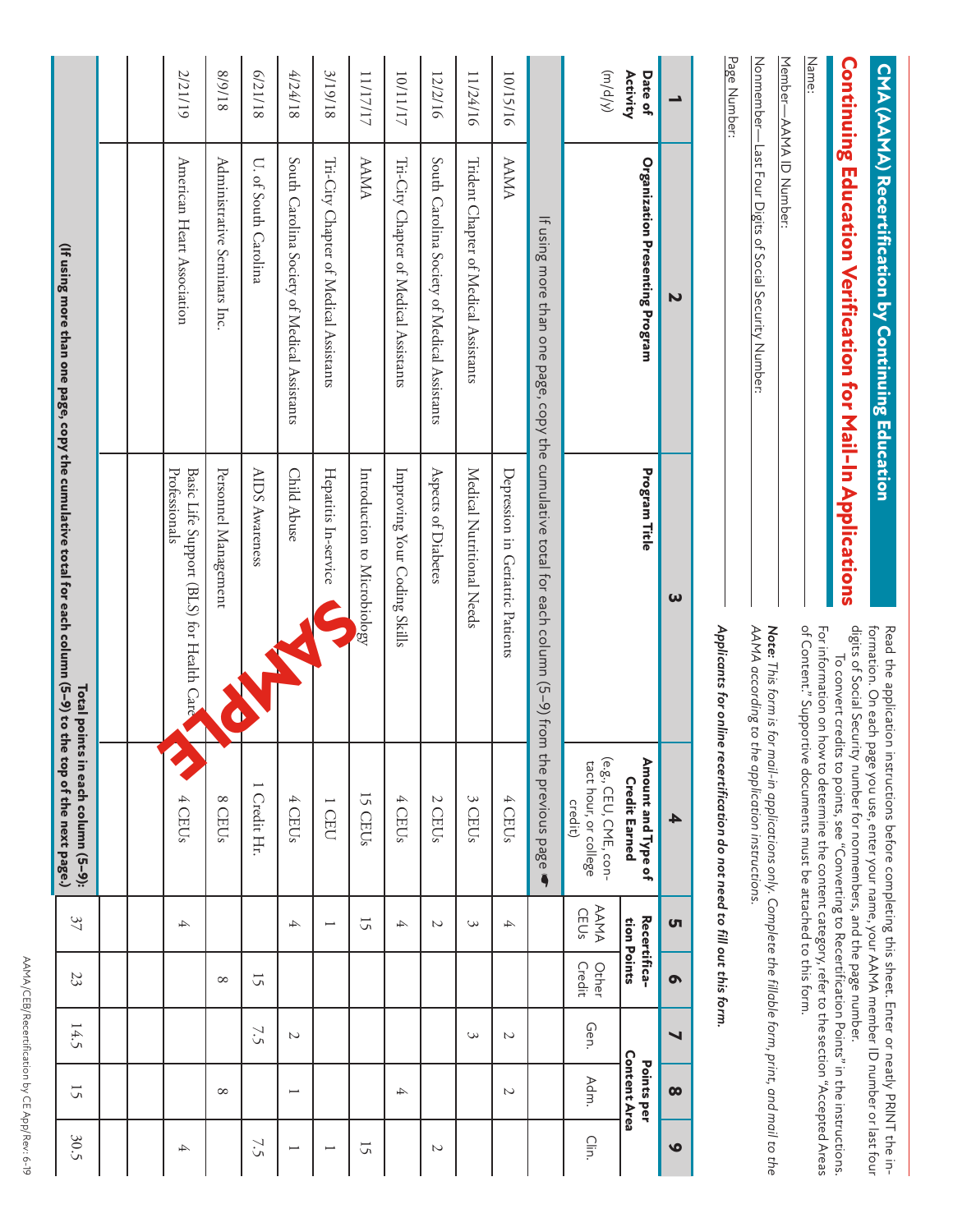AAMA/CEB/Recertification by CE App/Rev: 6-19 AAMA/CEB/Recertification by CE App/Rev: 6-19

|           |                                   |                       |                 |                             | Total points in each column (5-9):<br>e top of the next page.)                                                                                                         | (If using more than one page, copy the cumulative total for each column (5–9) to th                 |                                                                                                                               |                     |
|-----------|-----------------------------------|-----------------------|-----------------|-----------------------------|------------------------------------------------------------------------------------------------------------------------------------------------------------------------|-----------------------------------------------------------------------------------------------------|-------------------------------------------------------------------------------------------------------------------------------|---------------------|
|           |                                   |                       |                 |                             |                                                                                                                                                                        |                                                                                                     |                                                                                                                               |                     |
|           |                                   |                       |                 |                             |                                                                                                                                                                        |                                                                                                     |                                                                                                                               |                     |
|           |                                   |                       |                 |                             |                                                                                                                                                                        |                                                                                                     |                                                                                                                               |                     |
|           |                                   |                       |                 |                             |                                                                                                                                                                        |                                                                                                     |                                                                                                                               |                     |
|           |                                   |                       |                 |                             |                                                                                                                                                                        |                                                                                                     |                                                                                                                               |                     |
|           |                                   |                       |                 |                             |                                                                                                                                                                        |                                                                                                     |                                                                                                                               |                     |
|           |                                   |                       |                 |                             |                                                                                                                                                                        |                                                                                                     |                                                                                                                               |                     |
|           |                                   |                       |                 |                             |                                                                                                                                                                        |                                                                                                     |                                                                                                                               |                     |
|           |                                   |                       |                 |                             |                                                                                                                                                                        |                                                                                                     |                                                                                                                               |                     |
|           |                                   |                       |                 |                             |                                                                                                                                                                        |                                                                                                     |                                                                                                                               |                     |
|           |                                   |                       |                 |                             |                                                                                                                                                                        |                                                                                                     |                                                                                                                               |                     |
|           |                                   |                       |                 |                             |                                                                                                                                                                        |                                                                                                     |                                                                                                                               |                     |
|           |                                   |                       |                 |                             |                                                                                                                                                                        | If using more than one page, copy the cumulative total for each column (5–9) from the previous page |                                                                                                                               |                     |
| ⊂lin.     | Adm.                              | Gen.                  | Other<br>Credit | <b>AAMA</b><br>CEUs         | (e.g., CEU, CME, con-<br>tact hour, or college<br>credit)                                                                                                              |                                                                                                     | Non-AAMA: Provide sponsor name.<br>code (recorded on the AAMA CEU transcript).<br>AAMA approved: Provide the program approval | (Np/w)              |
|           | <b>Content Area</b><br>Points per |                       |                 | Recertifica-<br>tion Points | Amount and Type of<br><b>Credit Earned</b>                                                                                                                             | Program Title                                                                                       | Organization Presenting Program                                                                                               | Date of<br>Activity |
| $\bullet$ | $\infty$                          | $\blacktriangleright$ | $\bullet$       | <b>ST</b>                   | 4                                                                                                                                                                      | ω                                                                                                   | N                                                                                                                             | ∸                   |
|           |                                   |                       |                 |                             | Applicants for online recertification do not need to fill out this form.                                                                                               |                                                                                                     |                                                                                                                               | Page Number:        |
|           |                                   |                       |                 |                             | AAMA according to the application instructions.                                                                                                                        |                                                                                                     | Nonmember— Last Four Digits of Social Security Number:                                                                        |                     |
|           |                                   |                       |                 |                             | Note: This form is for mail-in applications only. Complete the fillable form, print, and mail to the                                                                   |                                                                                                     | Member―AAMA ID Number:                                                                                                        |                     |
|           |                                   |                       |                 |                             | of Content." Supportive documents must be attached to this form.<br>For information on how to determine the content category, refer to the section "Accepted Areas     |                                                                                                     |                                                                                                                               | Name:               |
|           |                                   |                       |                 |                             | digits of Social Security number for nonmembers, and the page number.<br>To convert credits to points, see "Converting to Recertification Points" in the instructions. |                                                                                                     | Continuing Education Verification for Mail-In Applications                                                                    |                     |
|           |                                   |                       |                 |                             | formation. On each page you use, enter your name, your AAMA member ID number or last four                                                                              |                                                                                                     | Chin (Animi Necet tilledilo) volitilialis Education                                                                           |                     |

**CMA (AAMA) Recertification by Continuing Education**

CMA (AAMA) Recertification by Continuing Education

Read the application instructions before completing this sheet. Enter or neatly PRINT the indigits of Social Security number for nonmembers, and the page number. formation. On each page you use, enter your name, your AAMA member ID number or last four

Read the application instructions before completing this sheet. Enter or neatly PRINT the in-